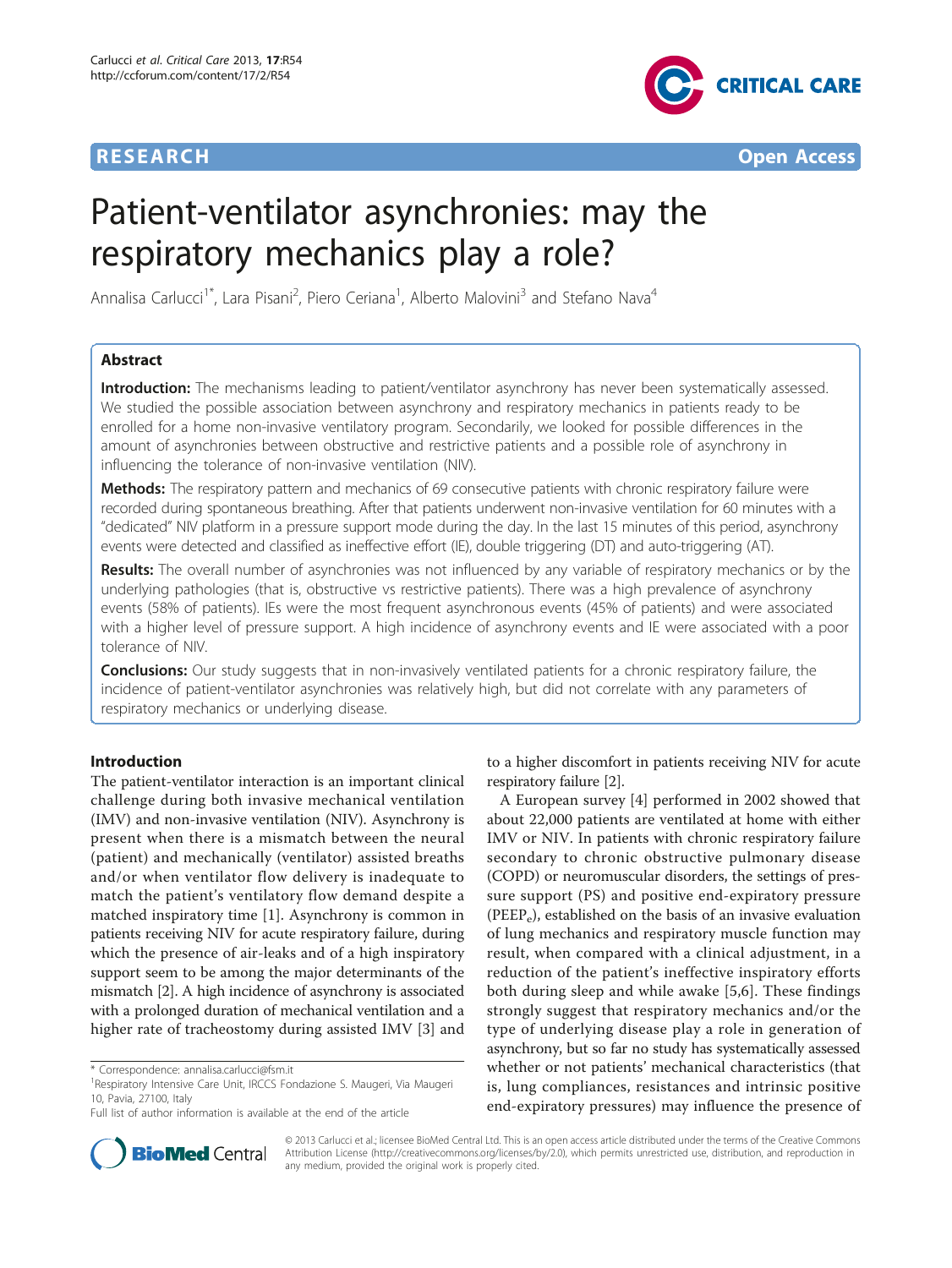patient-ventilator mismatching. For the first time, we used the data of respiratory mechanics recorded during unsupported breathing with the primary aim to evaluate possible associations between the main asynchronies and respiratory mechanics, breathing pattern and respiratory effort in non-invasively ventilated patients with chronic respiratory failure, ready to be enrolled into a home ventilatory program. Secondary outcomes were to verify any possible association between asynchrony incidence and NIV tolerance as for the acute setting, and differences in the amount of asynchronies between obstructive and restrictive patients. We have chosen to assess respiratory mechanics during unsupported breathing since it has been speculated that several independent variables, like pulmonary compliance, resistances and intrinsic PEEP (strongly dependent on dynamic hyperinflation and therefore breathing pattern), may influence the behavior of the interaction between the patient and the ventilator [[7\]](#page-6-0). Ventilator settings defined by the clinicians may deeply influence the breathing pattern and, therefore, do not allow us to discriminate *a priori* who will be the "problematic patient" to ventilate.

# Materials and methods

# **Patients**

This prospective, physiological study was performed on 69 consecutive patients undergoing pressure-support ventilation with non-invasive mechanical ventilation in our Respiratory Intensive Care Unit (ICU) and ready to be discharged with a home ventilatory program. The protocol was approved by the Central Ethics Committee Fondazione S. Maugeri of our Institution and all the patients gave written informed consent for their participation in the study. The patients had primarily been admitted to our unit: (i) to undergo a trial of NIV in the presence of an episode of acute respiratory failure or (ii) to undergo a domiciliary NIV treatment because of a chronic hypercapnic respiratory failure. In the former case, once clinical stability had been achieved, defined as no changes in arterial blood gases >10% in the last two days, and no need for new pharmacologic therapy and hemodynamic stability, the attending physician decided whether a particular patient was eligible for a home care program, based on our institute's decision tree. Briefly, the criteria used to determine the need for home NIV were:  $PaCO<sub>2</sub> > 50$ mmHg,  $pH \ge 7.35$  breathing room air (after an exacerbation which required a NIV treatment), and/or polygraphic signs of nocturnal hypoventilation with daytime symptoms. Nocturnal hypoventilation was defined as the presence of tonic, profound desaturations occurring mainly during REM sleep and with more than 10% of total sleep time spent with  $SaO<sub>2</sub>$  <90%. To eliminate a possible bias, NIV was delivered using a single type of ventilator, irrespective of the home-ventilator that the patients would have used once discharged. All patients were, in fact, ventilated with a "dedicated" NIV platform (BiPAP Vision, Philips Respironics Inc., Murrysville, PA, USA), in a pressure-support mode; settings were decided by the clinicians in charge of the patients and unaware of the aim of the study. The parameters are usually chosen to obtain a tidal volume between 6 and 8 ml/Kg, a reduction in respiratory rate vs spontaneous breathing, a good tolerance and a reduction of  $PaCO<sub>2</sub>$ . The back-up rate was set at the minimum value (that is, four breaths per minute), and the pressurization rate was set at 0.2 sec. Inspiration is flow triggered, and it is governed by an automatic algorithm which also controls the beginning of expiration and is named "autotrack". No further interventions were performed by the investigators. Exclusion criteria were sedation, sensorial impairment, diaphoresis and inability to swallow the gastro and esophageal balloons.

# Protocol

All patients were studied in a semi-recumbent position with a 45° bed head elevation. Baseline recordings of breathing pattern and respiratory mechanics were obtained during a 15-minute period of spontaneous quiet breathing. After that, a trial of NIV lasting 60 minutes was started by using the same oro-nasal mask to which patients were accustomed. The physiological recordings of patient-ventilator interaction were collected breath-by-breath during the last 15 minutes. A respiratory therapist took care to prevent air-leaks to avoid, as much as possible, the presence of this confounding factor in a study that was aimed mainly at studying the effect of respiratory mechanics. During the recording phase, patients breathed  $FiO<sub>2</sub>$  sufficient to maintain the  $SpO<sub>2</sub>$  value at an average of 93 to 94%.

## Measurements

Data on respiratory mechanics were obtained by passing through the nose two catheters with a distal balloon; one of them was positioned in the lower third of the esophagus and filled with 0.5 mL of air, the other was positioned in the stomach and was filled with 1 mL of air. Each catheter had a diameter of 2 mm, while the balloon was approximately 10 cm long and 1 cm wide. The proper position of the esophageal balloon was verified using the occlusion test [\[8](#page-7-0)]. Transdiaphragmatic pressure  $(P_{di})$  was calculated as the difference between gastric ( $P_{ga}$ ) and esophageal ( $P_{es}$ ) pressure. The pressure time integrals of the diaphragm were calculated per breath ( $PTP_{di}$ ), and per minute  $(PTP_{di/min})$ . These latter are indices of oxygen consumption of the diaphragm [[9\]](#page-7-0). The following additional variables were evaluated: (i) flow (V), measured by a heated pneumotachograph (Hans-Rudolph 3700, Kansas city, MO, USA) connected to the facial mask; (ii) tidal volume  $(V_T)$  obtained by integration of the flow; (iii) inspiratory time  $(T<sub>I</sub>)$ , expiratory time  $(T<sub>E</sub>)$ , total respiratory time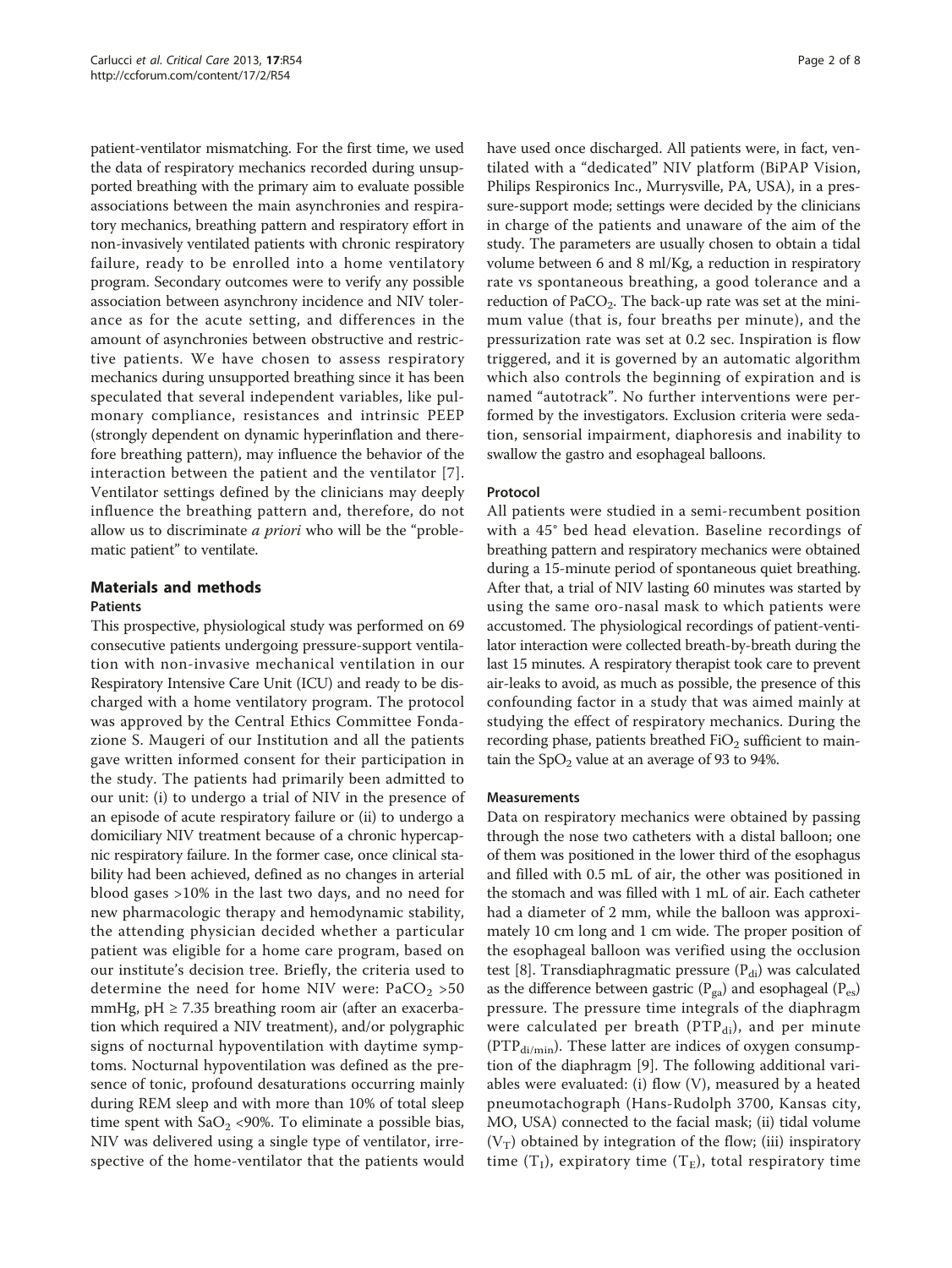$(T_{TOT})$  and spontaneous respiratory rate measured from the flow signal; and (iv) airway pressure  $(P_{aw})$ , measured by a differential pressure transducer ( $\pm$  300 H<sub>2</sub>O; Honeywell, Freeport, IL, USA) via a side port between the pneumotachograph and the facial mask.

For the baseline measurements, the pneumotachograph was placed immediately in front of a solid mouthpiece.

The dynamic intrinsic end-expiratory pressure ( $PEEP_{dyn}$ ) was obtained from the  $P_{di}$  signal, as the delta value of  $P_{di}$ from the raising of the signal until the beginning of flow [[8](#page-7-0)]. Dynamic lung compliance  $(C_{Ldyn})$  and pulmonary resistance at mid-inspiratory volume  $(R_L)$  were computed from transpulmonary pressure  $(P_L)$ , V and  $V_T$  records as previously described [\[10\]](#page-7-0).

## Patient-ventilator asynchrony

Asynchrony events, mainly ineffective efforts (IE), double triggering (DT) and auto-triggering (AT), were assessed by analysis of the flow, pressure and Pdi signals recorded over a 15-minute period during mechanical ventilation, as previously described [\[3](#page-6-0)]. Briefly, the three types of asynchrony were defined as follows:(i) IE were identified by a positive Pdi-tidal swing not followed by an assisted ventilatory cycle; (ii) DT was defined as two consecutive ventilator cycles separated by an expiratory time less than one-half the mean inspiratory time; (iii) AT was defined as a cycle delivered by the ventilator not associated with a contemporaneous Pdi swing.

The asynchrony index (AI) [[3\]](#page-6-0) was defined by the number of asynchrony events divided by the total respiratory rate computed as the sum of the number of ventilator cycles (patient-triggered) and of wasted efforts: asynchrony index (expressed in percentage) = number of asynchrony events/total respiratory rate (ventilator cycles + ineffective triggering)  $\times$  100. As previously reported [[3\]](#page-6-0), a high incidence of asynchrony was defined as an asynchrony index greater than 10%.

# NIV tolerance

The patient's tolerance to ventilation was evaluated using a modified visual analogue scale [[11\]](#page-7-0) at the end of the 60-minute NIV trial. This scale has four scores:  $1 =$ very good,  $2 = \text{good}$ ,  $3 = \text{suffixient}$ ,  $4 = \text{bad}$ . At the respiratory therapist's question: "How do you feel your breathing is at this moment?'', the patient answered by placing a finger on the number that best represented the intensity of his or her dyspnoea.

A possible association between the level of tolerance to NIV with the incidence of asynchronies was also analyzed.

## Statistical analysis

Data from the 15-minute period were averaged, and are expressed as medians and interquartile ranges for variables deviating from the normal distribution (P-value from the Shapiro test for normality <0.05); the mean  $\pm$ standard deviation was reported for variables that did not deviate from the normal distribution (P-value from the Shapiro test for normality >0.05). Differences in terms of quantitative variables between binary subgroups were assessed by the non-parametric two-sided Wilcoxon ranksum test, except for variables not deviating from the normal distribution for which the two-sided t-test was applied. The distribution of the asynchronies, according to the different underlying pathologies, was analyzed using Fisher's exact test. A formal a priori calculation of the sample size was not performed, since no data were available so far concerning the relationship between the occurrence of asynchronies and the respiratory mechanics. The number of patients to be enrolled has been, therefore, considered to be similar to the previous study [\[2\]](#page-6-0), which reported a percentage of asynchronies in the NIV group (38%) high enough to detect any kind of correlation with respiratory mechanics. Because of the small number of patients affected by neuromuscular disease, for the statistical analysis these patients were considered in the "restrictive disease" group. P-values  $\leq 0.05$  were considered statistically significant. All statistical analyses were performed by the R statistical software [\[12](#page-7-0)].

# Results

Sixty-nine patients (47 males, mean age 65.3  $\pm$  4) agreed to take part in the study. The cause for chronic respiratory failure was COPD for 30 patients (45%), restrictive thoraco-pulmonary disease (fibrothorax, kyphoscoliosis) for 31 patients (44%) and neuromuscular disease for 8 patients (11%). The mean values of arterial blood gases were the following: a PaO<sub>2</sub> = 63  $\pm$  12 (while breathing oxygen with a FiO<sub>2</sub> = 33 ± 5%), PaCO<sub>2</sub> = 62 ± 7, pH = 7.37 ± 0.01. The NIV was started  $5 \pm 3$  days before the patients were enrolled in the study. There were no differences in inspiratory and expiratory pressure settings between patients divided according to the different pathologies (mean PS was  $16.1 \pm 3.3$  in restrictive patients and  $15.3 \pm 3.7$  in obstructive patients; median  $PEEP_e$  was 4 (interquartile range  $= 2$  to 4) in both groups). Data on respiratory pattern, inspiratory effort and respiratory mechanics according to the different pathologies are presented in Table [1](#page-3-0) (lower part). Patients with obstructive disease had a higher PTPdi/min; that is an estimation of oxygen consumption of the diaphragm, vs those with restrictive disease, mainly due to a higher  $R_L$  and  $PEEP_{dyn}$ .

As shown in Figure [1](#page-3-0), any form of asynchrony was present in 58% of the 69 enrolled patients, with IE being by far the most common problem. An AI >10%, indicating severe asynchrony [[3\]](#page-6-0), was present in 21/69 (30%) patients, while IE >10% were detected in 14/69 (20%) of patients.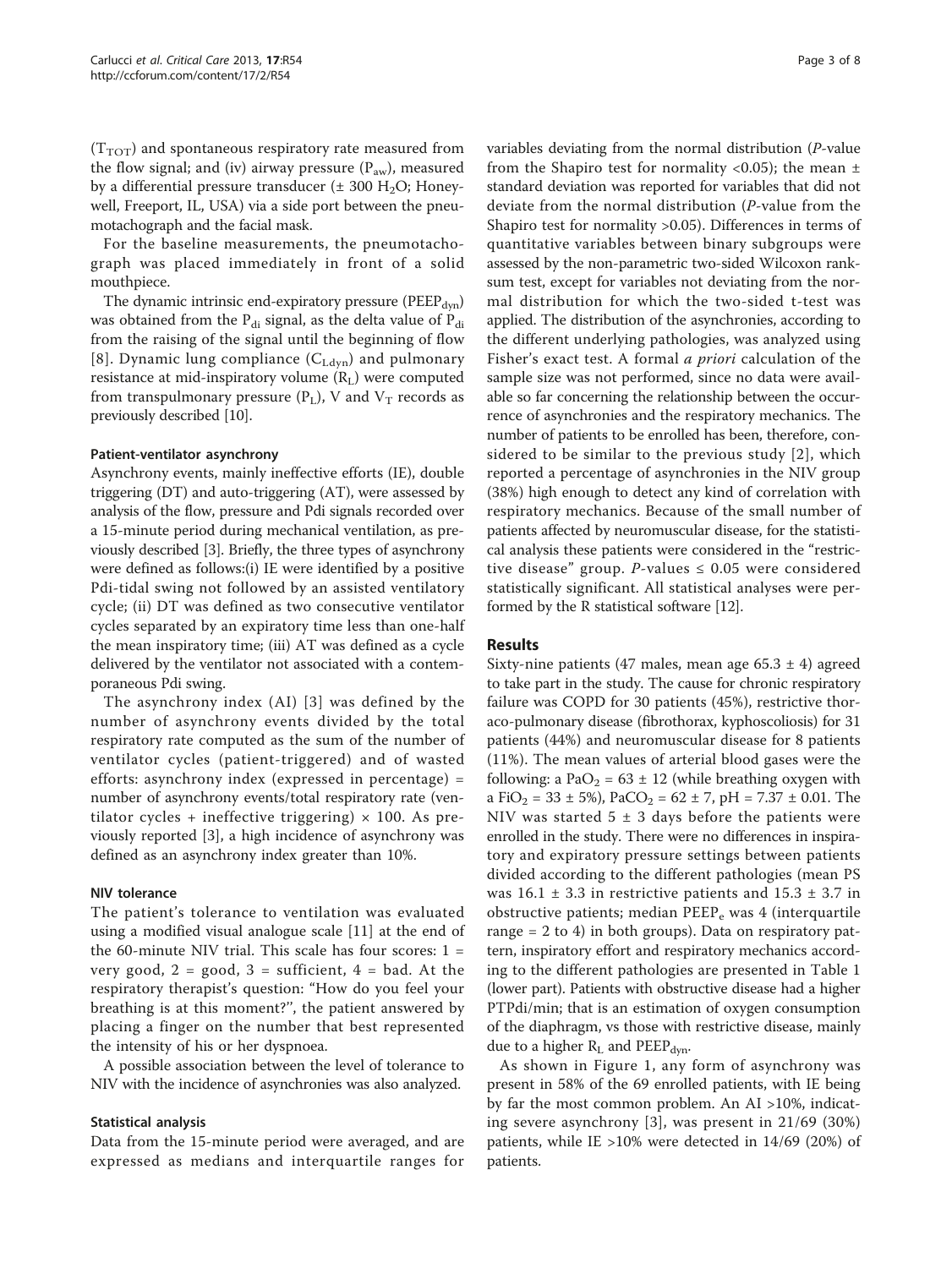<span id="page-3-0"></span>

|  |  |  | Table 1 Breathing pattern and respiratory mechanics according to the underlying respiratory disease |  |  |  |  |  |  |
|--|--|--|-----------------------------------------------------------------------------------------------------|--|--|--|--|--|--|
|--|--|--|-----------------------------------------------------------------------------------------------------|--|--|--|--|--|--|

| Variable                                  | <b>Restrictive diseases</b><br>$(n = 39)$ | <b>Obstructive diseases</b><br>$(n = 30)$ | P       |
|-------------------------------------------|-------------------------------------------|-------------------------------------------|---------|
| <b>Breathing pattern</b>                  |                                           |                                           |         |
| Respiratory rate (breath/min)             | 25<br>(9)                                 | 19<br>(5)                                 | 0.001   |
| $V_T$ (ml)                                | 450<br>(379 to 625)                       | 497<br>(403 to 631)                       | 0.64    |
| <b>Respiratory mechanics</b>              |                                           |                                           |         |
| $C_{1 \text{dyn}}$ (I/cmH <sub>2</sub> O) | 0.05<br>$(0.03 \text{ to } 0.12)$         | 0.06<br>$(0.04 \text{ to } 0.09)$         | 0.38    |
| $R_1$ (cmH <sub>2</sub> O/lxs)            | 5.7<br>$(3.8 \text{ to } 8.6)$            | 15.8<br>$(10.1 \text{ to } 19.8)$         | < 0.001 |
| $PEEP_{dyn}$ (cmH <sub>2</sub> O)         | 0.8<br>$(0.5 \text{ to } 1.1)$            | 1.8<br>$(1.2 \text{ to } 3)$              | < 0.001 |
| $PTP_{di}$ (cmH <sub>2</sub> Oxs)         | 7.6<br>$(5 \text{ to } 13.8)$             | 13.4<br>$(10.6 \text{ to } 19.6)$         | 0.003   |
| $PTP_{\text{di/min}}(cmH_2Oxs/min)$       | 213<br>(129 to 271)                       | 283<br>(191 to 369)                       | 0.026   |

 $C_{Ldyn}$ , dynamic lung compliance; NIV, noninvasive mechanical ventilation; PEEP<sub>dyn</sub>, dynamic positive end-expiratory pressure; PTP<sub>di</sub>, pressure-time product of diaphragmatic pressure per breath; PTP<sub>di/min</sub>, pressure-time product of diaphragmatic pressure per minute; R<sub>L</sub>, pulmonary resistance at mid-inspiratory volume;  $V_T$ , expired tidal volume. The median and interquartile ranges (IQRs) are reported for each variable except respiratory rate which did not deviate from the normal distribution, and for which the mean and standard deviation (SD) are reported. The P-values were computed by Wilcoxon's test, except for PS and respiratory rate for which the t-test was applied.

Table [2](#page-4-0) presents the occurrence of an AI and IE >10% according to the underlying pathologies. No statistical differences were observed in the distribution of these events. As shown in Table [3,](#page-4-0) inspiratory effort and respiratory mechanics did not differ between patients with or without an AI >10%; on the other hand, the level of pressure support was significantly higher in the presence of IE >10%. Moreover, tolerance to NIV significantly differ between patients with or without an IE >10%.

# **Discussion**

The main findings of this observational study performed in patients with stable respiratory disease ready to be enrolled in a home ventilatory program can be summarized as

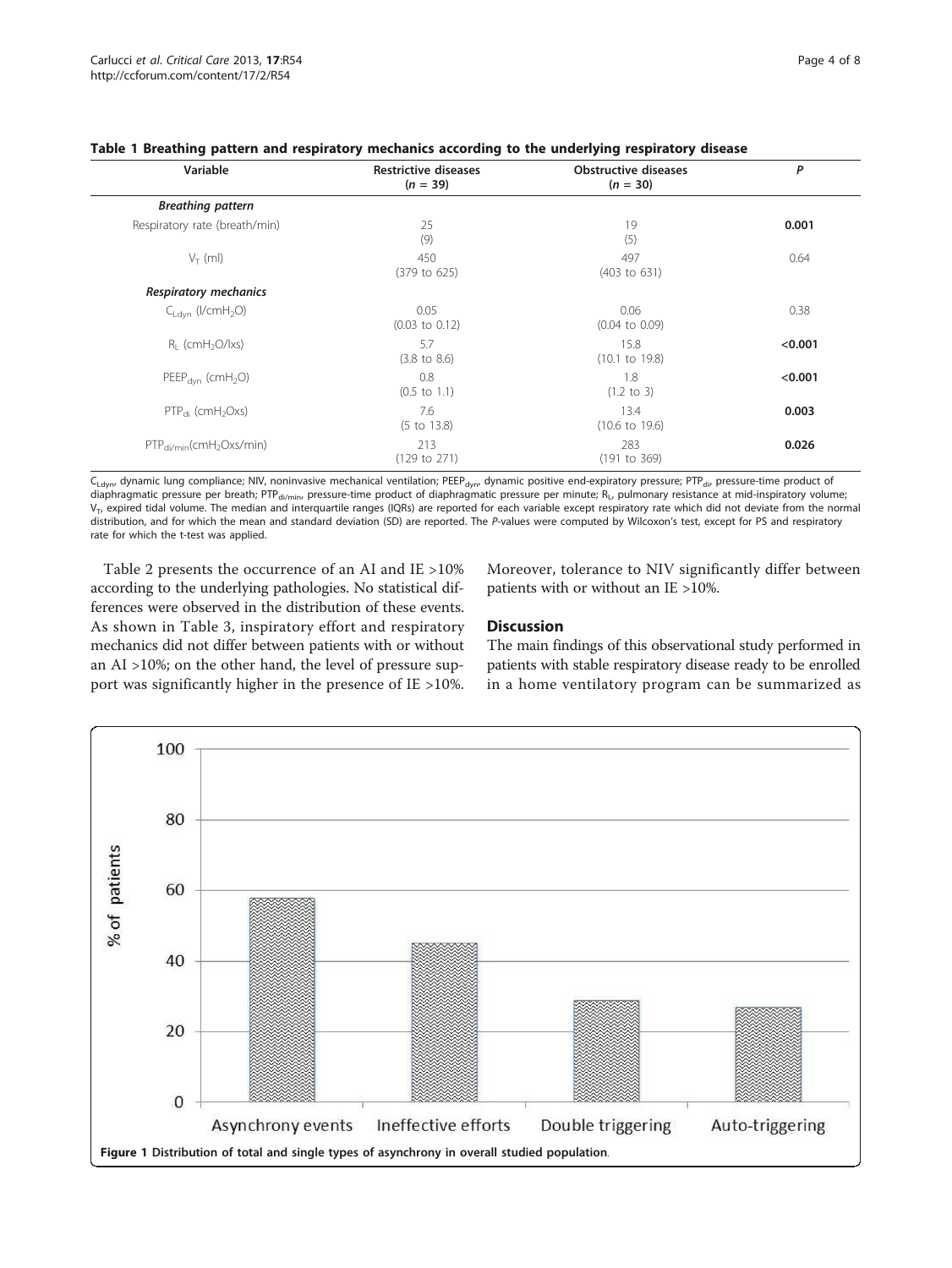|           |             | $IE > 10\%$          |                       |      |                      | $Al > 10\%$           |      |  |  |
|-----------|-------------|----------------------|-----------------------|------|----------------------|-----------------------|------|--|--|
|           |             | Absent<br>$(n = 55)$ | Present<br>$(n = 14)$ |      | Absent<br>$(n = 48)$ | Present<br>$(n = 21)$ |      |  |  |
| Pathology | Restrictive | 29 (53)              | 10(71)                | 0.24 | 24 (50)              | 15(71)                | 0.12 |  |  |
|           | Obstructive | 26(47)               | 4(29)                 |      | 24 (50)              | 6(29)                 |      |  |  |

<span id="page-4-0"></span>

|  |  | Table 2 Distribution of the asynchrony index according to the different underlying pathologies |  |
|--|--|------------------------------------------------------------------------------------------------|--|
|--|--|------------------------------------------------------------------------------------------------|--|

AI, asynchrony index; IE, ineffective effort. For each variable counts and column percentages (within brackets) have been reported. P-values were computed by Fisher's exact test. For each variable counts and column percentage (within brackets) has been reported. P-values were computed by Fisher's exact test.

follows: (i) there is an high prevalence of asynchrony in non-invasively ventilated patients; (ii) the occurrence of asynchrony is not correlated to any variable of respiratory mechanics recorded during spontaneous breathing and does not differ between patients with obstructive or restrictive disease; (iii) the frequency of ineffective efforts is associated with a higher level of pressure support; (iv) an high incidence of asynchronies, above all of ineffective efforts, is associated to a poorer tolerance of NIV.

## Incidence of asynchronies

Several studies have investigated the effect of different ventilator settings on the development of asynchronies, mostly in acutely ill patients. Thille et al. [[3\]](#page-6-0) showed that approximately one-fourth of invasively ventilated patients had a high incidence of asynchrony during assisted breathing. A high level of pressure support and a large tidal volume were associated with an increased incidence of asynchronies [[13\]](#page-7-0). On the other hand, Vignaux et al.

[[2\]](#page-6-0) recently found an AI  $>10\%$  in more than 40% of patients during NIV. The level of pressure support and the magnitude of leaks were independent predictive factors of severe asynchronies. The incidence of severe asynchronies was lower in our study (30%) than in the latter studies [[2,3](#page-6-0)], which could be explained by the different ventilators used for NIV. The study by Vignaux et al. [\[2](#page-6-0)], in fact, was performed in an ICU in which intensive care ventilators were used for NIV with and without the use of an algorithm for compensation for leaks. But it is known, as was recently shown [\[14](#page-7-0)], that the asynchrony index is significantly lower with a dedicated NIV ventilator than with ICU ventilators even when the latter are used with their NIV algorithm. In our study, we used a ventilator exclusively designed for NIV.

Concerning the types of asynchronies, we have also confirmed the finding of most of the other studies [[2](#page-6-0),[3,](#page-6-0)[13](#page-7-0)], that IEs are much more common than either auto-triggering and double triggering.

Table 3 Ventilator parameters and respiratory mechanics variables in patients with and without a high prevalence of asynchronies

| Variable                                     |                                             | $IE > 10\%$                           |       | Al > 10%                              |                                       |       |  |  |
|----------------------------------------------|---------------------------------------------|---------------------------------------|-------|---------------------------------------|---------------------------------------|-------|--|--|
|                                              | Absent<br>$(n = 55)$                        | Present<br>$(n = 14)$                 | P     | Absent<br>$(n = 48)$                  | Present<br>$(n = 21)$                 | P     |  |  |
| <b>PS</b><br>(cmH <sub>2</sub> O)            | 15<br>(3)                                   | 18<br>(4.3)                           | 0.03  | 16<br>(3)                             | 16<br>(4.4)                           | 0.51  |  |  |
| PEEP <sub>o</sub><br>(cmH <sub>2</sub> O)    | $\overline{4}$<br>$(2 \text{ to } 4)$       | $\overline{4}$<br>$(2 \text{ to } 5)$ | 0.99  | $\overline{4}$<br>$(2 \text{ to } 4)$ | $\overline{4}$<br>$(2 \text{ to } 5)$ | 0.72  |  |  |
| Respiratory rate                             | 21(8)                                       | 26(9)                                 | 0.08  | 21(7)                                 | 24(9)                                 | 0.26  |  |  |
| $V_{\top}$<br>(m <sub>l</sub> )              | 480<br>$(395 \text{ to } 633)$              | 500<br>(321 to 620)                   | 0.69  | 497<br>(405 to 638)                   | 435<br>(321 to 610)                   | 0.15  |  |  |
| $C_{Ldvn}$<br>(I/cmH <sub>2</sub> O)         | 0.061<br>$(0.04 \text{ to } 0.10)$          | 0.035<br>$(0.03 \text{ to } 0.07)$    | 0.06  | 0.06<br>$(0.04 \text{ to } 0.1)$      | 0.05<br>$(0.03 \text{ to } 0.11)$     | 0.39  |  |  |
| $R_{\rm L}$<br>(cmH <sub>2</sub> O/1/s)      | 10 <sup>2</sup><br>$(5.6 \text{ to } 16.4)$ | 8.3<br>$(5.15 \text{ to } 16.2)$      | 0.84  | 10.1<br>$(5.6 \text{ to } 15.6)$      | 8.6<br>$(5.6 \text{ to } 19.7)$       | 0.83  |  |  |
| $PEEP_{dyn}$<br>(cmH <sub>2</sub> O)         | 1.15<br>$(0.6 \text{ to } 2)$               | $(0.8 \text{ to } 2.9)$               | 0.55  | 1.2<br>$(0.6 \text{ to } 2.2)$        | 1.05<br>$(0.6 \text{ to } 2.8)$       | 0.81  |  |  |
| $PTP_{di}$<br>(cmH <sub>2</sub> Oxs)         | 12<br>(7 to 18)                             | 11.8<br>$(6 \text{ to } 15)$          | 0.46  | 12<br>$(7.1 \text{ to } 18.5)$        | 12<br>(6 to 17)                       | 0.78  |  |  |
| $PTP_{di/min}$<br>(cmH <sub>2</sub> Oxs/min) | 257<br>(152 to 318)                         | 247<br>(167 to 334)                   | 0.91  | 258<br>(150 to 326)                   | 249<br>$(180 \text{ to } 307)$        |       |  |  |
| Tolerance                                    | 2(1 to 2)                                   | 3(2 to 3)                             | 0.006 | 2(1 to 2)                             | 2(2 to 3)                             | 0.007 |  |  |

AI, asynchrony index; C<sub>Ldyn</sub>, dynamic lung compliance; IE, ineffective effort; PEEP<sub>dyn</sub>, dynamic positive end-expiratory pressure; PEEP<sub>e</sub>, external end-expiratory positive pressure; PS, pressure support; PTP<sub>di</sub>, pressure-time product of diaphragmatic pressure per breath; PTP<sub>di/min</sub>, pressure-time product of diaphragmatic pressure per minute;  $R_L$ , pulmonary resistance at mid-inspiratory volume;  $V_T$ , tidal volume measured during spontaneous breathing. The median and interquartile ranges (IQRs) are reported for each variable except PS and respiratory rate which did not deviate from the normal distribution, and for which the mean and standard deviation (SD) are reported. The P-values were computed by Wilcoxon's test, except for PS and respiratory rate for which the t-test was applied.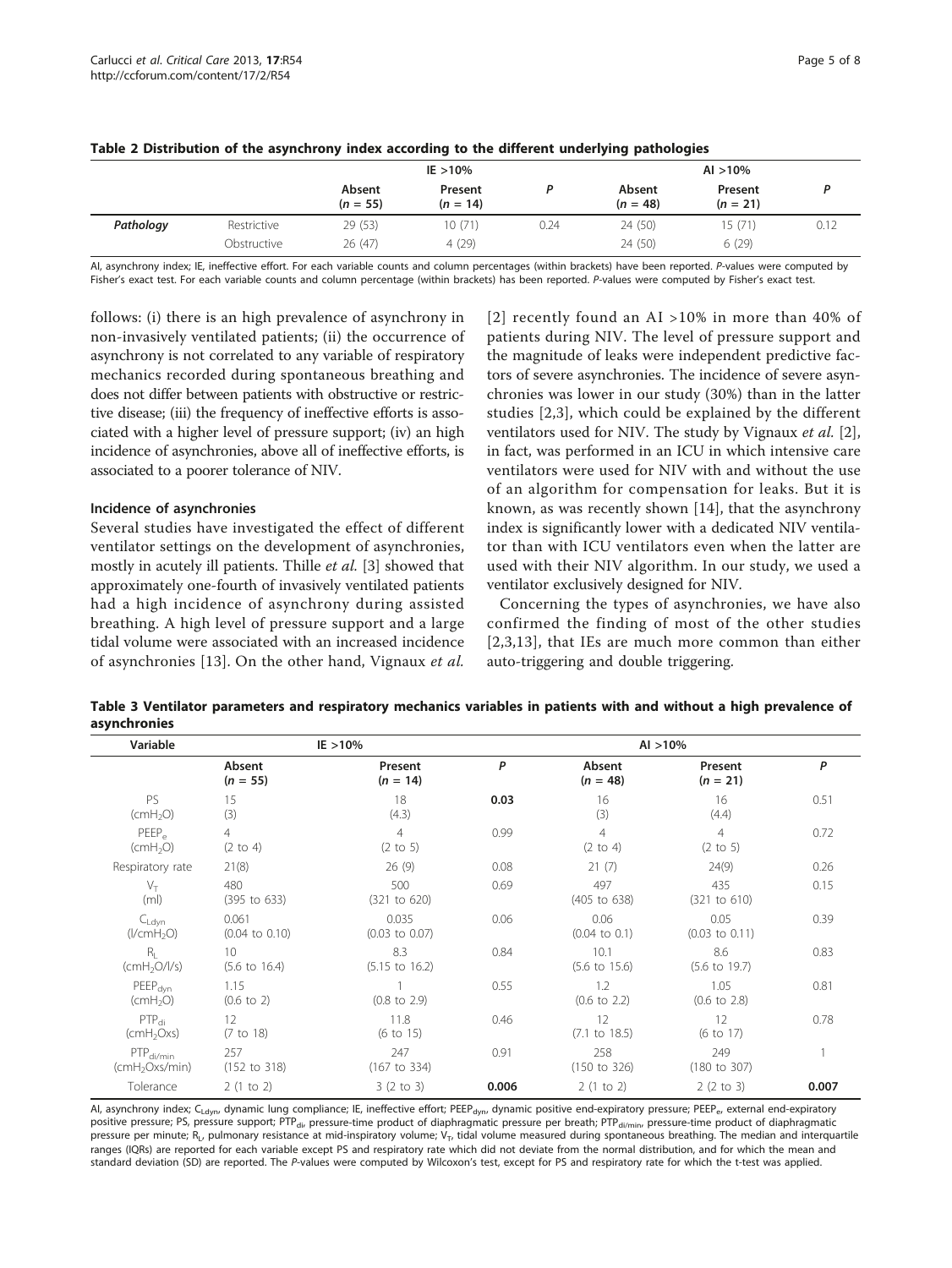#### Effects of respiratory mechanics

The most important finding of our study was that AI was not different between patients with obstructive or restrictive disease and that none of the parameters of respiratory mechanics was significantly different in those patients showing or not a high frequency of asynchronies. Until now, observational studies have been performed only in a single group of patients (that is, those with COPD) [[15](#page-7-0)] or in a heterogeneous group of patients without subgroup analysis [\[2](#page-6-0),[3,](#page-6-0)[13](#page-7-0),[16\]](#page-7-0). The relationship between a high level of pressure support and rate of IE was emphasized in COPD patients, due to high lung compliance, which could be responsible for large tidal volumes [[13](#page-7-0)]. It has been shown that in these patients with high compliance, the ventilator continues to inflate the respiratory system long after the inspiratory muscles have ceased to contract and the next inspiratory attempt is likely to occur at a high lung volume, when airway pressure is still markedly positive; the inspiratory effort will not, therefore, always be sufficient to create a pressure gradient capable of being sensed by the ventilator [[15,17\]](#page-7-0). Rather surprisingly, in our study, despite the average lung compliance being higher in COPD patients than in patients with restrictive disease, particularly in those in whom asynchronous events occurred, no correlation was found between lung compliance and the onset of asynchrony. Moreover, we found the same incidence of a high rate of IE both in obstructive and restrictive patients. This could mean that the mechanism rather than the compliance (that is, leaks) could be involved.

PEEP<sub>e</sub> has been shown to decrease ineffective triggering in patients with a high PEEP $_{dyn}$  by reducing the portion of Pdi spent to overcome the amount of  $PEEP_{dyn}$ and needed to trigger the ventilator [\[18\]](#page-7-0). On the contrary, other studies [\[13](#page-7-0),[16\]](#page-7-0) did not find any influence on the amount of ineffective effort when the PEEP<sub>e</sub> was applied as a "fixed" value (that is, 5  $cmH<sub>2</sub>O$ ). In our study, the level of  $PEEP_{dyn}$ , despite being significantly higher in patients with obstructive respiratory disease, was overall still too small to induce a potential problem of triggering and, therefore, to be the major determinant of the asynchronies described in our patients. Indeed, the fact that overall the patients affected by different underlying diseases showed similar amounts of asynchronies, led us to conclude that there are other potential mechanisms, at least in patients with stable disease. One possible explanation for the relatively high occurrence of asynchrony may be the setting of the ventilator. Nowadays, ever more parameters can be adjusted on the machine, and each of them could be responsible for asynchronies. For example, Haynes et al. [[19](#page-7-0)] showed how increasing the rise time while keeping the flow-cycling threshold constant, could significantly reduce tidal volume and, consequently, lower the incidence of IE. The importance of settings was also demonstrated in intubated COPD patients, in whom increasing the expiratory threshold to 70% of the peak inspiratory flow improved patient-ventilator interaction and decreased ineffective efforts without changing inspiratory muscle effort or alveolar ventilation [[7\]](#page-6-0).

Since the importance of respiratory mechanics and elevated tidal volume only partially explain the occurrence of asynchronies, we believe that other factors need to be taken into account during NIV. Despite our attention and care to minimize the problem of air leaks, these events may have deeply influenced our results, as already shown [[2](#page-6-0)]. Indeed, even in centers with NIV expertise, it has been shown that the occurrence of leaks is unavoidable [[2](#page-6-0)].

Last, in order to avoid any confounders, such as different settings, we standardized the ventilator adjustments by protocol. Concerning the fixed rise time and expiratory trigger, the latter was automatically set by the ventilator we have used, and has been previously shown to be effective in reducing the effort and improving the ventilatory phase [\[20](#page-7-0)]. Moreover, we chose the rise time that in a previous study showed a good balance between the amount of air-leaks and patient tolerance [\[21](#page-7-0)]

#### Asynchrony and tolerance to NIV

As a secondary outcome, this study showed that those patients with a high incidence of ineffective efforts and asynchronies had also a poorer tolerance of NIV. Until now the association between NIV tolerance and asynchrony was studied only in an acute setting [\[2](#page-6-0)].

In this study, performed in patients receiving NIV for acute respiratory failure, the tolerance score was higher in those who showed an AI >10% [[2](#page-6-0)]. However, the impact of a single different type of asynchrony was not studied.

Ineffective effort is a sort of inspiratory muscle effort in a closed system because it is not followed by an activation of the ventilator. This could explain the perception of discomfort with a ventilator when the incidence of this kind of asynchrony is more frequent.

#### Clinical implications

As for any physiological study, the main aim of this study was to assess the mechanism(s) of an event, rather than suggesting a clinical practice. The extrapolation of the results obtained in this study for clinical practice is, therefore, questionable, especially because the recordings were performed for a short period during the daytime, while most of the patients requiring home NIV are also ventilated during the night. Having said this, we have shown that the occurrence of asynchronies is very frequent even when the settings are performed in expert centers [\[2](#page-6-0)]. A close look at some indirect indices of mismatching (that is,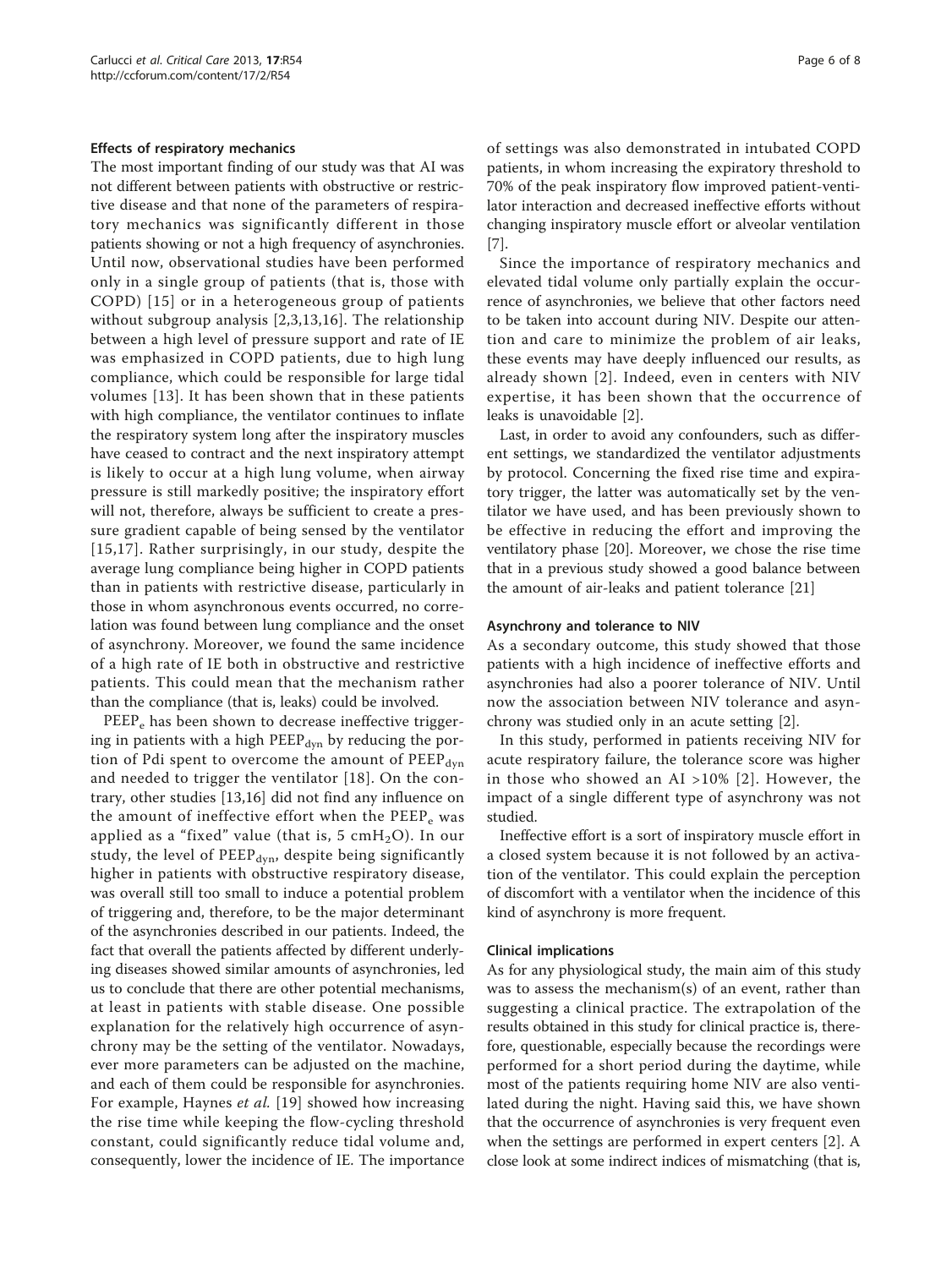<span id="page-6-0"></span>the flow waveform), may help the clinician to detect the most frequent asynchrony between the patient and the machine, that is, ineffective effort [\[22\]](#page-7-0). Indeed, it is of clinical interest that, despite the different underlying pathologies, the settings decided by the operators to achieve the same aims (that is, gas exchange amelioration and tidal volume increase) are very similar, and also induced comparable amounts of asynchronies.

# Limitation of the study

As already stated, the gold standard for measuring the interaction between the patient and a ventilator is electromyography of the diaphragm because indirect estimates of the onset and duration of neural inspiratory time based on esophageal pressure and flow could lead to errors, compared to neural inspiratory time measurement. For the same reasons, we were unable to assess the inspiratory trigger delay and the expiratory delay because of the use of the catheter-balloon technique. On the other hand, a good correlation among IE, AT and DT detected from flow/airway pressure and from esophageal pressure signals has been already shown [3,[23](#page-7-0)].

Lastly, we used "only" one type of ventilator and an a priori "fixed" setting. However, the ventilator chosen, the Vision, used the same algorithms (above all the "autotrack") present on all the bilevel ventilators produced by Philips-Respironics and widely used for NIV at home (BiPAP Synchrony, BiPAP S/T, BiPAP A30, Trilogy). Moreover, we are aware of the existence of an updated software in the V60. However, a recent bench and clinical study was not able to find any difference between the two generations of ventilator in terms of ineffective trigger, trigger delay and delayed cycling [[14\]](#page-7-0). Of course, the results of the study may not be generalizable and may not represent the "real life" situation in which other different ventilator models are employed, and the clinicians are free to set the ventilatory parameters as they wish.

## Conclusions

Our study shows that in non-invasively ventilated patients with stable respiratory disease, ready to be enrolled in a home care ventilator program, the incidence of asynchrony was relatively high, but does not correlate with any mechanical characteristic of the patient and there is also no difference between patients with obstructive or restrictive disease.

## Key messages

• In stable patients ready to be discharged with a home non-invasive ventilatory program there is a high incidence of asynchrony.

• Thirty percent of patients showed severe asynchrony, most of which were represented by ineffective efforts (detected in 20% of patients).

• The occurrence of asynchrony is not correlated to any variable of respiratory mechanics and does not differ between patients with obstructive or restrictive disease.

• A high incidence of asynchrony is associated with a poorer tolerance of NIV.

#### **Abbreviations**

AI: asynchrony index; AT: auto-triggering; C<sub>Ldvn</sub>: dynamic compliance; COPD: chronic obstructive pulmonary disease; DT: double triggering; ICU: intensive care unit; IE: ineffective effort; IMV: invasive mechanical ventilation; NIV: noninvasive ventilation; P<sub>aw</sub>: airway pressure; P<sub>di</sub>: transdiaphragmatic pressure; PEEP<sub>dyn</sub>: dynamic intrinsic positive end-expiratory pressure; PEEP<sub>e</sub>: positive end-expiratory pressure; P<sub>es</sub>: esophageal pressure; P<sub>ga</sub>: gastric pressure; P<sub>L</sub>: transpulmonary pressure; PS: pressure support; PTP<sub>di</sub>: pressure-time integral of diaphragm;  $R_L$ : pulmonary resistance;  $T_E$ : expiratory time;  $T_I$ : inspiratory time; T<sub>TOT</sub>: total respiratory time; V: flow; V<sub>T</sub>: tidal volume

#### Authors' contributions

AC carried out the physiological study, collected data and has been involved in drafting the manuscript. LP has made substantial contributions to the acquisition and interpretation of data, and helped to draft the manuscript. PC has made a substantial contribution to conception of the study and the interpretation of data. AM participated in the design of the study and performed the statistical analysis. SN conceived of the study and participated in its design and coordination, and has been involved in revising the manuscript. All authors read and approved the final manuscript.

#### Competing interests

All the authors declare that they have no financial and non-financial conflict of interests.

#### Author details

<sup>1</sup> Respiratory Intensive Care Unit, IRCCS Fondazione S. Maugeri, Via Maugeri 10, Pavia, 27100, Italy. <sup>2</sup>Respiratory and Critical Care Unit, S. Orsola-Malpighi Hospital, Via Pietro Albertoni 15, Bologna, 40138, Italy. <sup>3</sup>Laboratorio di Informatica e Sistemica per la Ricerca Clinica, IRCCS Fondazione S. Maugeri, Via Maugeri 10, Pavia, 27100, Italy. <sup>4</sup>Alma Mater University Department of Clinical, Integrated and Experimental Medicine (DIMAS), Respiratory and Critical Care Unit, S. Orsola-Malpighi Hospital, Via Pietro Albertoni 15, Bologna, 40138, Italy.

#### Received: 18 October 2012 Revised: 13 February 2013 Accepted: 18 March 2013 Published: 25 March 2013

#### References

- 1. Kondili E, Prinianakis G, Georgopoulos D: [Patient-ventilator interaction.](http://www.ncbi.nlm.nih.gov/pubmed/12821570?dopt=Abstract) Br J Anaesth 2003, 91:106-119.
- 2. Vignaux L, Vargas F, Roeseler J, Tassaux D, Thille AW, Kossowsky MP, Brochard L, Jolliet P: [Patient-ventilator asynchrony during non-invasive](http://www.ncbi.nlm.nih.gov/pubmed/19183949?dopt=Abstract) [ventilation for acute respiratory failure: a multicenter study.](http://www.ncbi.nlm.nih.gov/pubmed/19183949?dopt=Abstract) Intensive Care Med 2009, 35:840-846.
- 3. Thille A, Rodriguez P, Cabello B, Lellouche F, Brochard L: [Patient-ventilator](http://www.ncbi.nlm.nih.gov/pubmed/16896854?dopt=Abstract) [asynchrony during assisted mechanical ventilation.](http://www.ncbi.nlm.nih.gov/pubmed/16896854?dopt=Abstract) Intensive Care Med 2006, 32:1515-1522.
- 4. Lloyd-Owen SJ, Donaldson GC, Ambrosino N, Escarabill J, Farre R, Fauroux B, Robert D, Schoenhofer B, Simonds AK, Wedzicha JA: [Patterns of](http://www.ncbi.nlm.nih.gov/pubmed/15929957?dopt=Abstract) [home mechanical ventilation use in Europe: results from the Eurovent](http://www.ncbi.nlm.nih.gov/pubmed/15929957?dopt=Abstract) [survey.](http://www.ncbi.nlm.nih.gov/pubmed/15929957?dopt=Abstract) Eur Respir J 2005, 25:1025-1031.
- 5. Fanfulla F, Delmastro M, Berardinelli A, Lupo ND, Nava S: [Effects of](http://www.ncbi.nlm.nih.gov/pubmed/15961699?dopt=Abstract) [different ventilator settings on sleep and inspiratory effort in patients](http://www.ncbi.nlm.nih.gov/pubmed/15961699?dopt=Abstract) [with neuromuscular disease.](http://www.ncbi.nlm.nih.gov/pubmed/15961699?dopt=Abstract) Am J Respir Crit Care Med 2005, 172:619-624.
- 6. Vitacca M, Nava S, Confalonieri M, Bianchi L, Porta R, Clini E, Ambrosino N: [The appropriate setting of noninvasive pressure support ventilation in](http://www.ncbi.nlm.nih.gov/pubmed/11083676?dopt=Abstract) [stable COPD patients.](http://www.ncbi.nlm.nih.gov/pubmed/11083676?dopt=Abstract) Chest 2000, 118:1286-1293.
- 7. Hotchkiss JR, Adams AB, Dries DJ, Marini JJ, Crooke PS: [Dynamic behavior](http://www.ncbi.nlm.nih.gov/pubmed/11179109?dopt=Abstract) [during noninvasive ventilation: chaotic support?](http://www.ncbi.nlm.nih.gov/pubmed/11179109?dopt=Abstract) Am J Respir Crit Care Med 2001, 163:374-378.